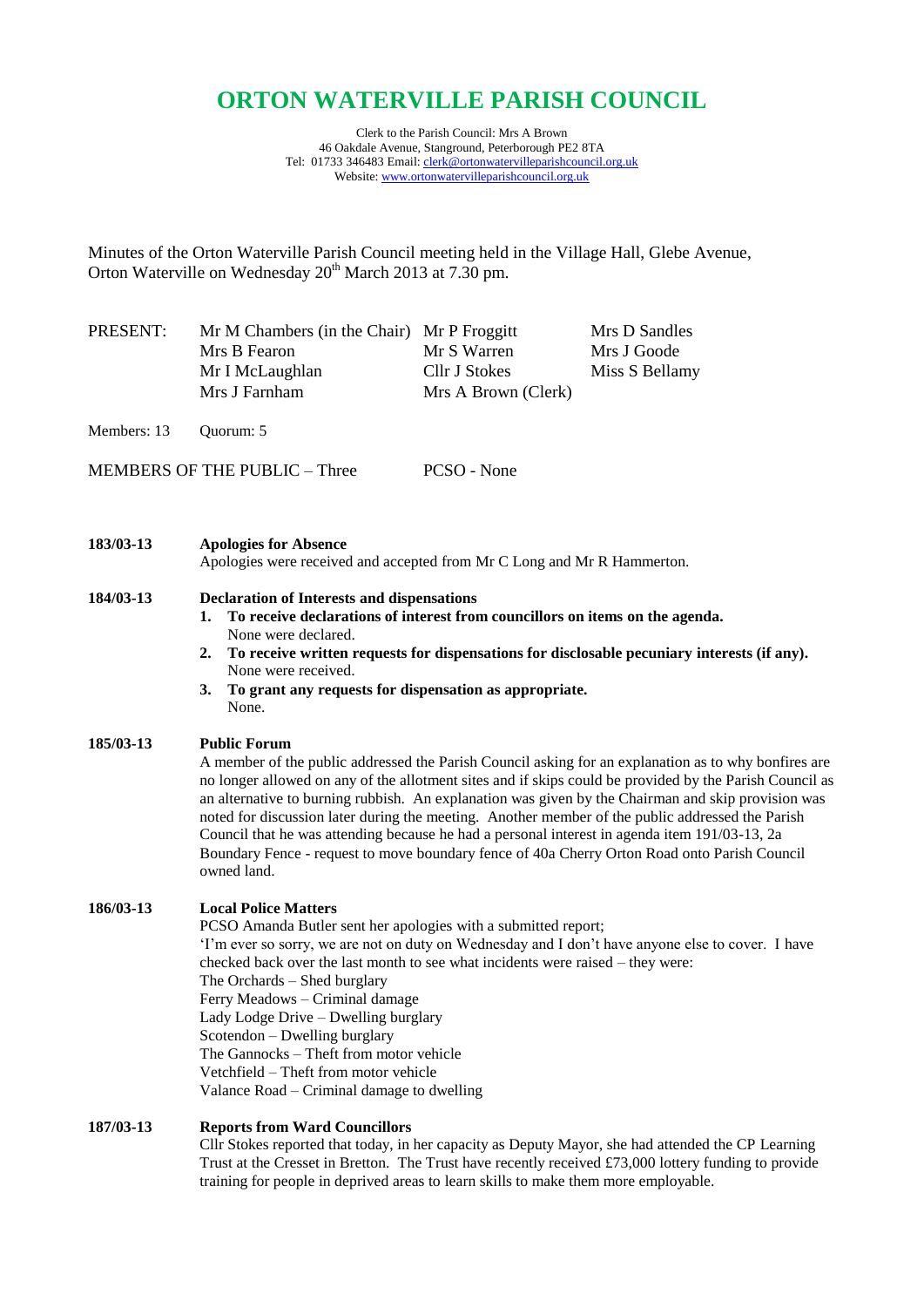#### **188/03-13 Minutes of previous meeting (circulated)**

The minutes of the Orton Waterville Parish Council held on  $20<sup>th</sup>$  February 2013 were unanimously agreed by everyone as a correct record of the meeting and signed by the Chairman.

#### **189/03-13 Clerks update**

- **1. Notice board at Napier Place** The new board has arrived and the Clerk suggested that perhaps it should be erected at the newly refurbished hall and another board purchased for Napier Place. It was agreed to discuss this further under item 192/03-13 as stated below.
- **2. Encroachment on Cherry Orton Road** *–* Mr Chambers, Mrs Sandles and the Clerk have met with the proprietor of the alleged encroachment on the access road leasing to Cherry Orton Road allotments. From the meeting it was clear that the proprietor had not extended the property but merely improved the drainage at the rear of the property with a gravelled and grassed area. During the meeting it was also agreed that the Clerk will purchase a new 'allotment car parking' sign which will be fixed to the allotment fence near the newly grassed area. The proprietor agreed to try and adjust the kerb for easier vehicular access.

# **190/03-13 Correspondence received**

- **1. Key Sports and Coaching** *–* It was agreed to invite the applicant to the next meeting to provide more specific information on their grant application.
- **2. PALC** *–* Minutes of the previous meeting were circulated and no matters of concern were raised. The next PALC meeting has been amalgamated with the CAPALC and will take place on  $27<sup>th</sup>$ March 2013.
- **3.** Ortons with Hampton Neighbourhood panel and Police Panel Minutes of the previous meeting were circulated. The next Ortons and Hampton Neighbourhood panel has been cancelled however the Police Panel meeting is still taking place on  $27<sup>th</sup>$  March 2013 at 6:30pm. Miss Bellamy will be attending.
- **4. Orton Waterville Village Hall** *–* Invitations have been received to the official opening of Phase one of the newly refurbished Village Hall on Friday  $26<sup>th</sup>$  April 2013 between 2:30 pm and 4: 00pm.
- **5. Email from D Longworth** *–* A request for financial information regarding Cherry Orton Road allotments has been received and dealt with by the Clerk.

#### **191/03-13 Allotments**

**1. Bonfires** *–*Mrs Fearon has received requests from allotment tenants to ask the Parish Council to now provide skips on a regular basis for the disposable of allotment waste which is no longer allowed to be burned on any of the sites. This request is in addition to the request raised in the earlier Public Forum. It was agreed that the Clerk will obtain skip prices for the next meeting.

#### **2. Cherry Orton Road**

**a. Boundary fence** *–* A request has been received from Mr Garner, the proprietor of 40a Cherry Orton Road, to move his rear boundary fence back to its original line which is now allotment land owned by the Parish Council. Mr Garner was invited to speak by the Chairman on the matter who showed the Parish Council pictures from Google with a line drawn in claiming how the boundary was many years ago, but the fence which is in place now was erected by a relative closer to the property because of a drain at the rear of the property. The fence is in a bad state of repair and Mr Garner would like to erect a new fence and move the boundary back. He is willing to pay all costs associated with this. The Clerk informed the Parish Council that if they agreed to this request, the transfer of ownership of this piece of land would need to be done through the Parish Council solicitors to check the old boundaries and ensure that it is legally transferred in the correct manner.

**Resolved: to seek legal advice regarding the transfer of the piece of allotment land at the rear boundary of 40a Cherry Orton Road. The transfer of land (if any) will only be made provided that all associated costs, including legal fees are paid by Mr Garner (proprietor) and that the transfer is at no detriment at any time what so ever to the Parish Council.**

- **b. Boundary fence** *–* A matter was raised concerning part of the allotment boundary fence backing onto the property of Mr Hall which is looking shabby because it has been patched up many times in the past. It was generally agreed by everyone that ideally it would be best to replace the entire fence, however as the cost of doing this is rather costly and the fence is not proving a nuisance to Mr Hall at the moment, it was agreed to leave the matter for the time being.
- **c. Access road** *–* Mr Chambers raised concerns over the condition of the access road leading from Cherry Orton Road to the allotment site, which following the recent wet weather now has even more pot holes, and suggested that the road is repaired with tarmac plainings. It was agreed that the Clerk will obtain quotes for the repair of this road.
- **d. To receive any other matters of concern.** None were raised.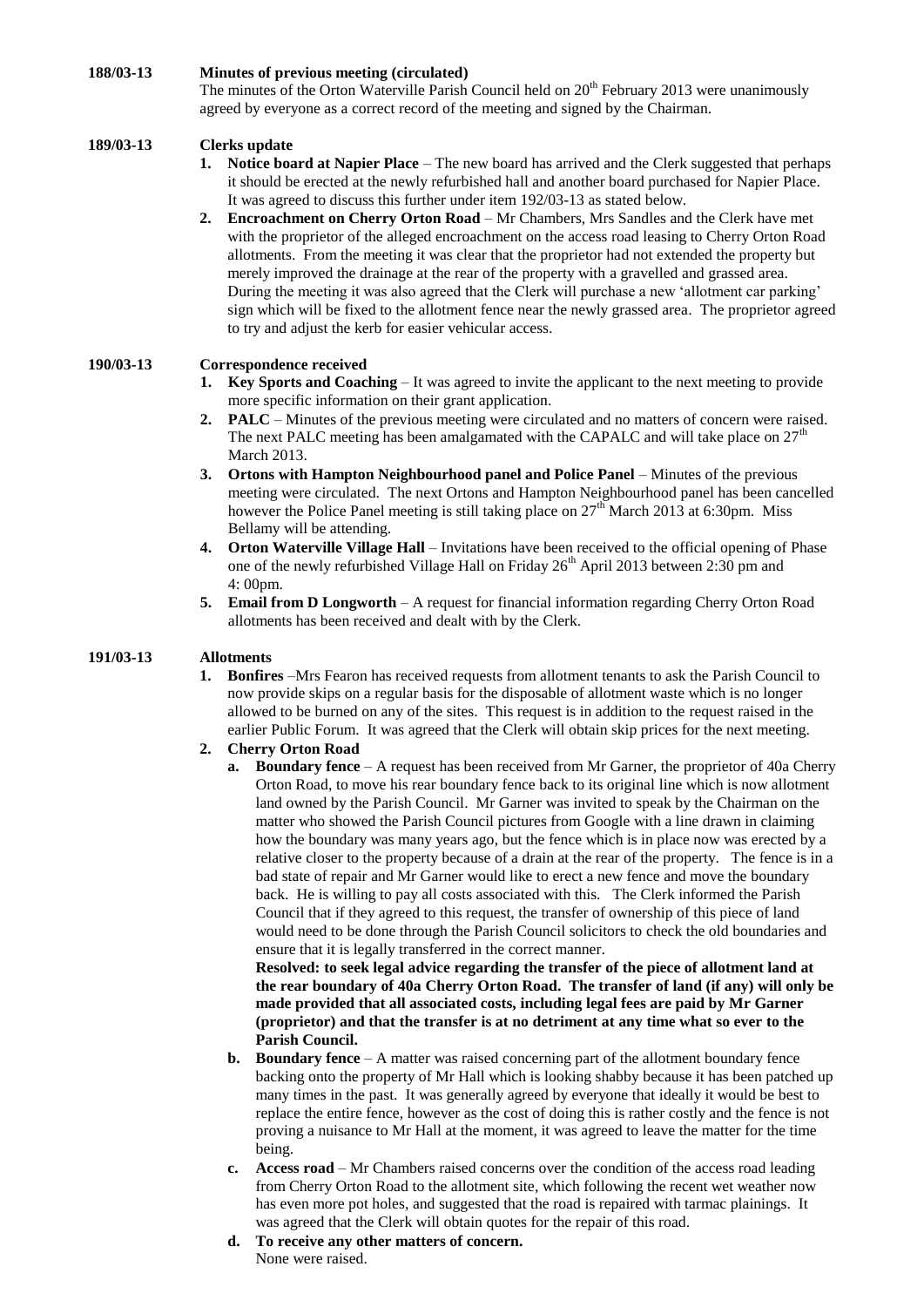#### **3. Gostwick**

- **a.** Scheduled Ancient Monument on allotment site English Heritage has informed Peterborough City Council that the Scheduled Ancient Monument which is on the site of the Parish Councils Gostwick allotments must be returned to open grassland as soon as possible. The Parish council are unable to object to this request because they are only tenants of this land; however Peterborough City Council will move the allotments to the field beyond the existing fence of the current allotments. This process is likely to take a number of years due to funding implications and planning but it is envisaged that existing allotment tenants will have at least one growing seasons notice before they have to move over.
- **b. To receive any other matters of concern.** None were raised.

#### **4. Wyman Way**

No matters of concern were raised,

#### **192/03-13 Village Hall**

A written request has been received from the Village Hall Trust asking the Parish Council for further funds towards a CCTV for the newly refurbished village hall. As this is in addition to the money that the Parish Council has already allocated to the Trust, it was agreed that the Clerk writes and asks them to apply for the funds using the appropriate Grant Application form. A new notice board is also required for the hall and the Clerk suggested that the freestanding notice board which was purchased for Napier Place is erected at the village hall and another notice board ordered for Napier Place. **Resolved: to erect the new notice board at the Village Hall with the consent of the Village Hall Trust and order another board for Napier Place.**

#### **193/03-13 Tree survey**

The tree survey completed by Caroline Hall was circulated to everyone. The report has highlighted that work of a non-urgent nature is required on a number to a number of trees. The Clerk will obtain quotations for the works.

# **194/03-13 Brudenell Park**

Mr McLaughlan suggested that the Parish Council create a new children's play park on the open field near Brudenell which is part of the shelter belt and belongs to Peterborough City Council. Many years ago there was a park which was taken down when the equipment was vandalised and became unsafe. Concerns were raised that this may not now be a suitable location for a children's play park and that there other parks close by in the area already. In the first instance, Mr McLaughlan will produce figures on cost, maintenance etc. for presentation at the next meeting.

# **195/03-13 Tesco Stores Ltd on Wistow Way**

Concerns were raised that the amount of litter has increased along Wistow Way following the opening of the new Tesco Store. Cllr Stokes informed the meeting that she will contact Enterprise to see when the cleaning team are next due in the area. The Clerk will also write to Tesco Stores Ltd on the matter.

#### **196/03-13 Burial Ground**

The dead tree saplings have not yet been replaced due to Beebys Landscaping having a problem with the tree supplier. It is hoped that they will be planted within the next month.

# **197/03-13 Finance & Administration**

#### **1. The following payments were authorised:**

| J. Hill Electrical Contractors                 | Village Hall electrical works                  | £12,000.00 |
|------------------------------------------------|------------------------------------------------|------------|
| Village and Urban                              | Notice Board – Napier Place                    | £720.00    |
| Peterborough Office Supplies                   | Stationery and printer cartridge               | £71.45     |
| Beebys Landscaping Limited                     | Cemetery Maintenance (March) and grave seeding | £489.00    |
| Clerk's expenses $20^{th}$ Feb – $19^{th}$ Mar | Reimbursements                                 | £121.49    |
| Clerk's salary (for Mar)                       |                                                | £812.39    |
| HM Revenue & Customs (for Mar)                 |                                                | £106.96    |

#### **2. To note any income received.**

| Allotment rent       | £605.00 |
|----------------------|---------|
| <b>HSBC</b> interest | £0.29   |
| Co-op interest       | £433.91 |